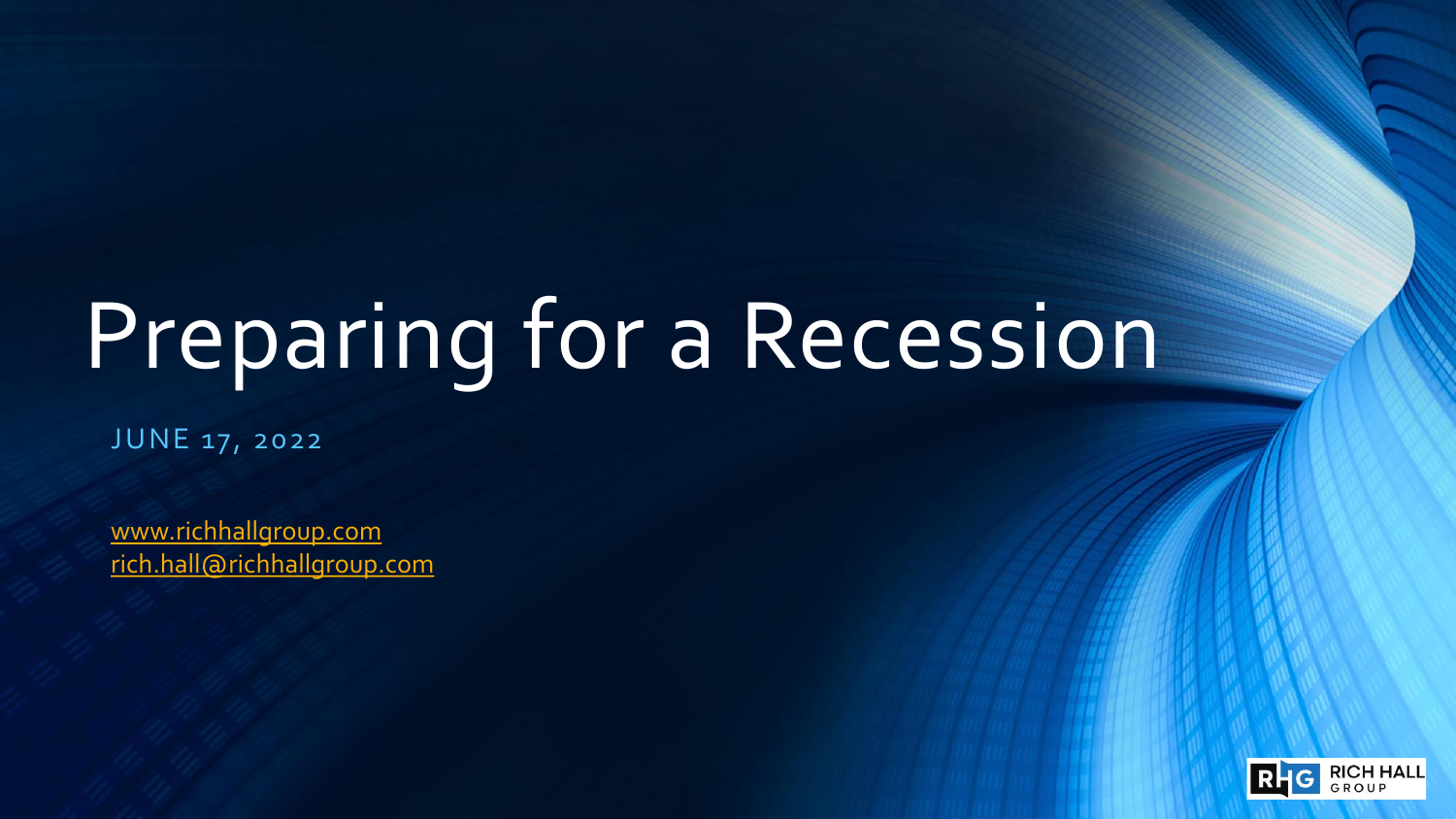#### What is a Recession?

- National Bureau of Economic Research (NBER) officially declares
	- 2 consecutive quarters of decline in real GDP is NOT how it's defined anymore
- Definition *a significant decline in economic activity spread across the economy, lasting more than a few months, normally visible in real GDP, real income, employment, industrial production, and wholesale-retail sales.*

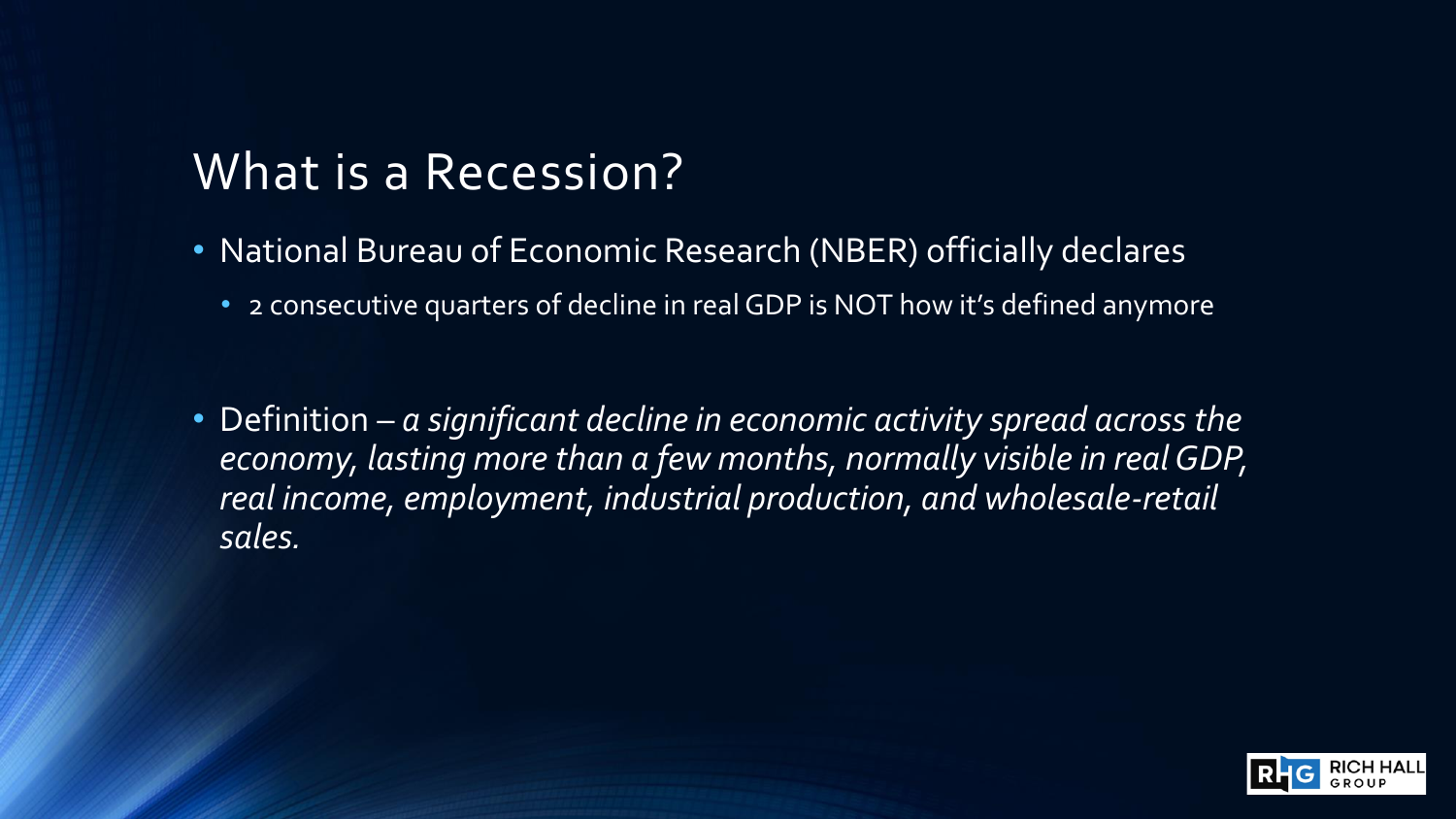#### Predictors & Indicators?

- There is no single way to predict how and when a recession will occur
- Leading indicators that show changes in trends and growth rates
	-
	- Composite Index of Leading Indicators 10 Economic Indicators
		- AKA Leading Economic Index 7 month lead indicator
	-
	-

• Purchasing Managers' Index Manufacturing and service sectors

- 
- 

• OECD Composite Leading Indicator **Early signal of turning points in business cycles** 

• Treasury Yield Curve **Measurement of bond yields comparing short &** long term (i.e. inverted yield = short-term debt have higher yields than long term)

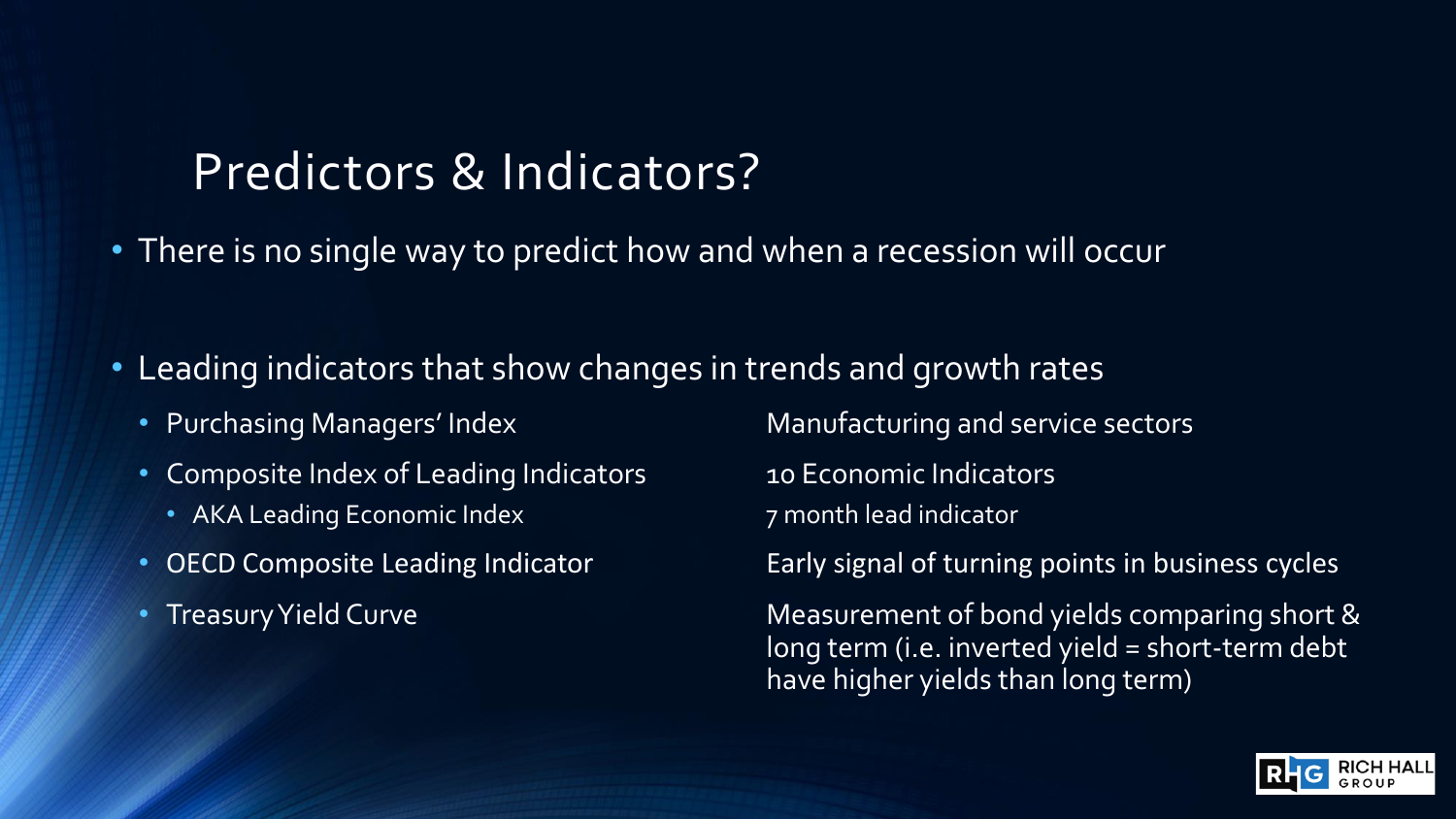#### Where are we?

- Purchasing Managers' Index
	- A number  $>50$  = expansion of manufacturing May  $56.10$ , Apr  $55.40$ , Mar  $57.1$
- Composite Index of Leading Indicators (LEI) Decreased by 0.4 percent in May
	- Suggests weaker economic activity is likely in near term Decreased by 0.4 percent in April
		- Indicators:
			-
			- Employment Figures **Home Building**
			- Industrial Production **Construction** Spending
			-
			-

• GDP **Home Sales** • Consumer Spending Manufacturing Demand • Inflation **Retail Sales Retail Sales** 

**OECD Composite Leading Indicator May 99.8** May 99.8

U.S. – Stable Growth, Europe – losing momentum

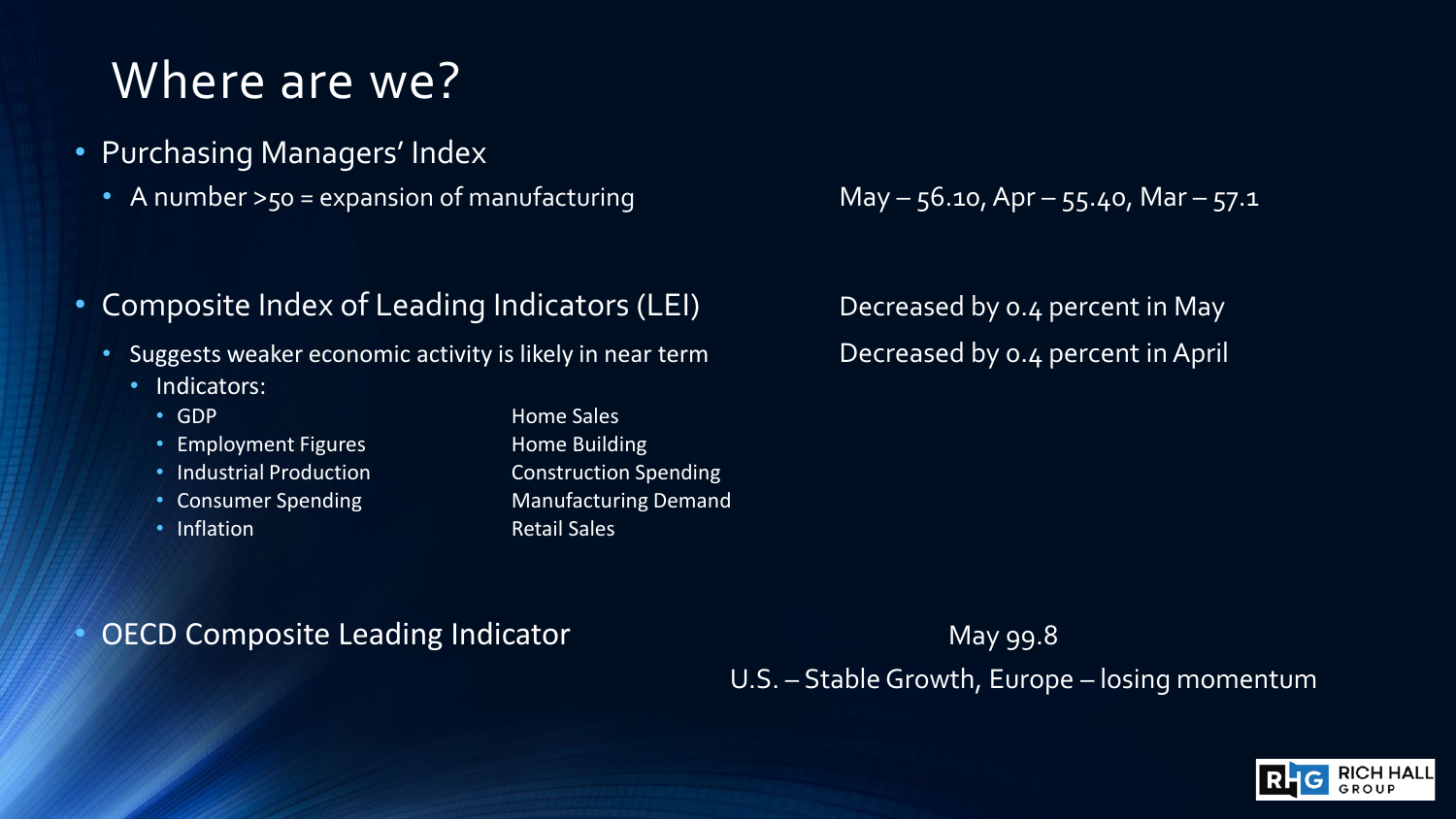#### Where are we?

- Treasury Yield Curve
	- Inverted yield curve has predicted the past 7 recessions
	- Trending toward inverted

|               | As of 06/16/2022 |
|---------------|------------------|
| 1-month yield | 1.065%           |
| 1-year yield  | 2.877%           |
| 2-year yield  | 3.104%           |
| 10-year yield | 3.223%           |
| 30-year yield | 3.27%            |



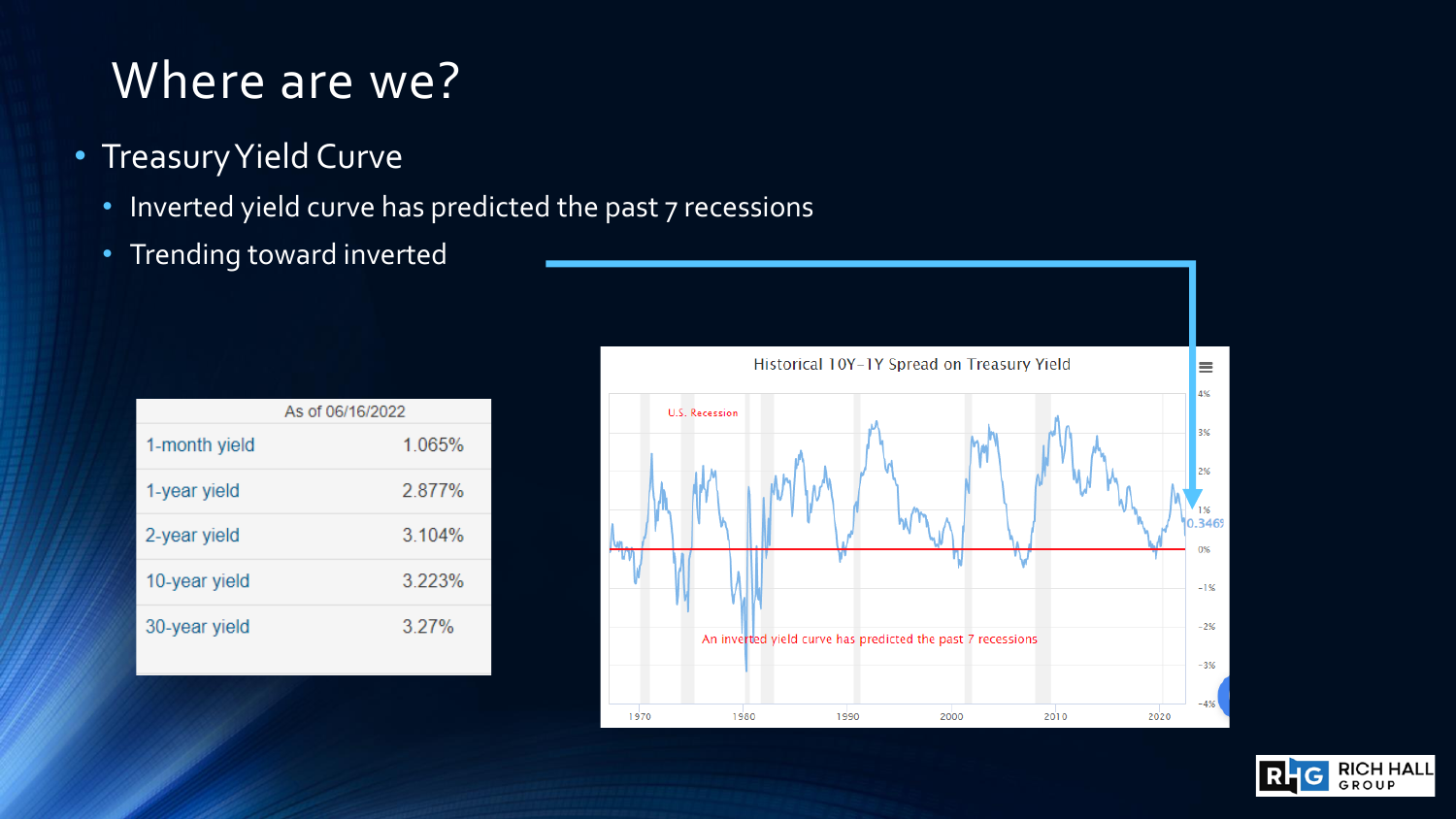### How do we prepare our businesses?

- Maintain, improve, and nurture business relationships
- Diversify offerings
- Protect your cash flow
	- Build a cash reserve
	- Minimize AR/Days Outstanding as much as possible
- Keep debt and expenses to a minimum
- Continue marketing
	- Be visible when your competition is struggling
- Keep workforce efficient